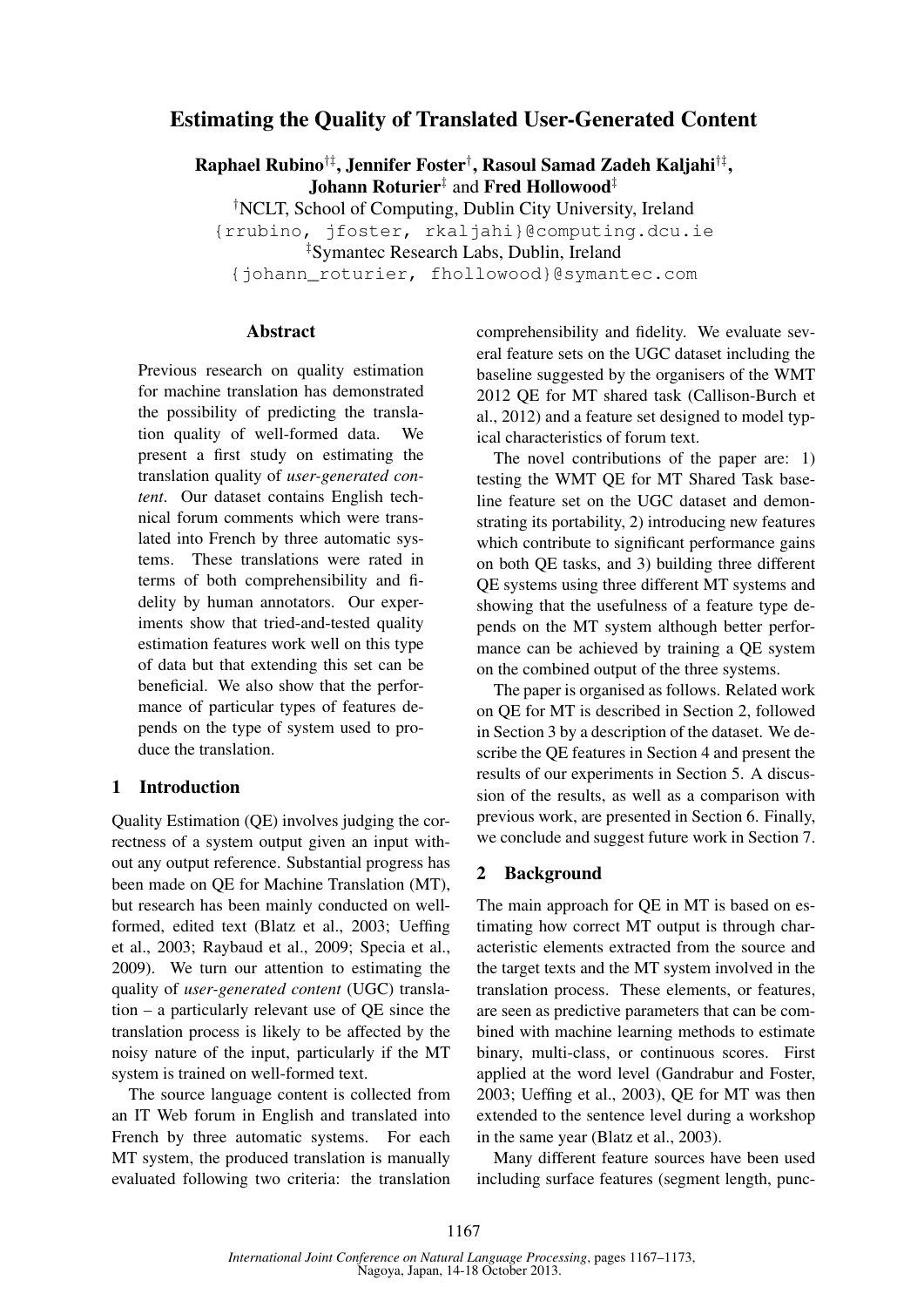tuation marks, etc.), language model features (perplexity, log-probability, etc.), word or phrase alignment features, n-best list features, internal MT system scores (Quirk, 2004; Ueffing and Ney, 2004), and linguistic features (Gamon et al., 2005; Specia and Gimenez, 2010). In a recent study, features based on the intra-language mutual information between words and backward language models were introduced (Raybaud et al., 2011). Other studies evaluate the gain brought by features extracted from MT output back-translation (Albrecht and Hwa, 2007), pseudo-references in the form of output from other MT systems for the same source sentence (Soricut et al., 2012), and topic models (Rubino et al., 2012).

Previous studies also differ on the labels to predict: binary scores (Quirk, 2004) or continuous scores such as those given by automatic metrics (Bojar et al., 2013) or averaged human evaluations (Specia et al., 2009; Callison-Burch et al., 2012). As regards the learning algorithms used, several have been tried, with support vector machine and decision tree learning proving popular (Callison-Burch et al., 2012).

### 3 Dataset

We use the dataset presented in Roturier and Bensadoun (2011), which was obtained by machinetranslating 694 English segments, harvested from the Symantec English Norton forum<sup>1</sup>, into French using three different translators (MOSES (Koehn et al., 2007), MICROSOFT<sup>2</sup> (MS) and SYSTRAN). The translations were then evaluated in terms of comprehensibility (1 to 5 scale) and fidelity (binary scale) by human annotators. The source side of this data set represents user-generated content – see Banerjee et al. (2012) for a detailed description of the characteristics of this type of data and see Table 2 for some examples. For each of the three translators, we extract 500 segments from this dataset to build our training sets. The remaining 194 segments per translator are used as test sets. The distribution of the comprehensibility and fidelity classes over the three MT systems are shown in Table 1.

## 4 Quality Estimation Features

In this section, we describe the features which we added to the 17 baseline features provided by the

| Comprehensibility       |      |      |      |      | Fidelity |       |
|-------------------------|------|------|------|------|----------|-------|
| Class                   |      |      |      |      |          |       |
| <b>MOSES</b>            | 6.1  | 55.0 | 12.7 | 11.2 | 15.0     | 37.2  |
| МS                      | 10.7 | 39.8 | 19.2 | 13.5 | 16.9     | 46.0  |
| SYSTRAN <sub>11.5</sub> |      | 45.7 | 14.8 | 117  | 16.3     | 41.2. |

Table 1: Distribution  $(\%)$  over the comprehensibility and fidelity classes for the 694 segments per MT system.

WMT12 QE shared task organisers to make our "extended" feature set. We then introduce a set of 37 features which relate specifically to the usergenerated-content aspect of our data.

# 4.1 Extended Feature Set

- 15 Surface Features Average target word length, average source word occurrence, number of uppercased letters and the ratio of all source and target surface features.

- 180 Language Model Features Source and target *n*-gram ( $n \in [1, 5]$ ) log-probabilities and perplexities on two LMs built on the seventh version of Europarl and the eighth version of News-Commentary (30 features). The same number of features are extracted from a backward version of these two LMs (Duchateau et al., 2002). We repeat this feature extraction process using four LMs built on the Symantec Translation Memories  $(TMs)^3$  and four LMs built on the monolingual Symantec forum data<sup>4</sup>.

- 15 MT Output Language Model Features A MOSES English-French PB-SMT system is trained on the Symantec TMs and the same target LM used to extract the baseline LM features. The English side of the Symantec Norton monolingual forum data is translated by this system and the output is used to build a 5-gram LM. Target features are then extracted in a similar way as the standard LM features.

4 Word Alignment Features Using GIZA++ (Och and Ney, 2000) and the Symantec TMs, word alignment probabilities are extracted from the source and target segments.

 $-78$  n-gram Frequency Features The number of source and target segments unigrams seen in a reference corpus plus the percentage of  $n$ -grams in frequency quartiles ( $n \in [1, 5]$ ). The reference corpus is the same corpus used to extract the LM features.

<sup>1</sup>http://community.norton.com

<sup>2</sup>http://www.bing.com/translator/

 $3$ ~ 1.6M aligned segments in English and French.

 $4~\sim~3M$  segments in English and  $\sim~40k$  segments in French.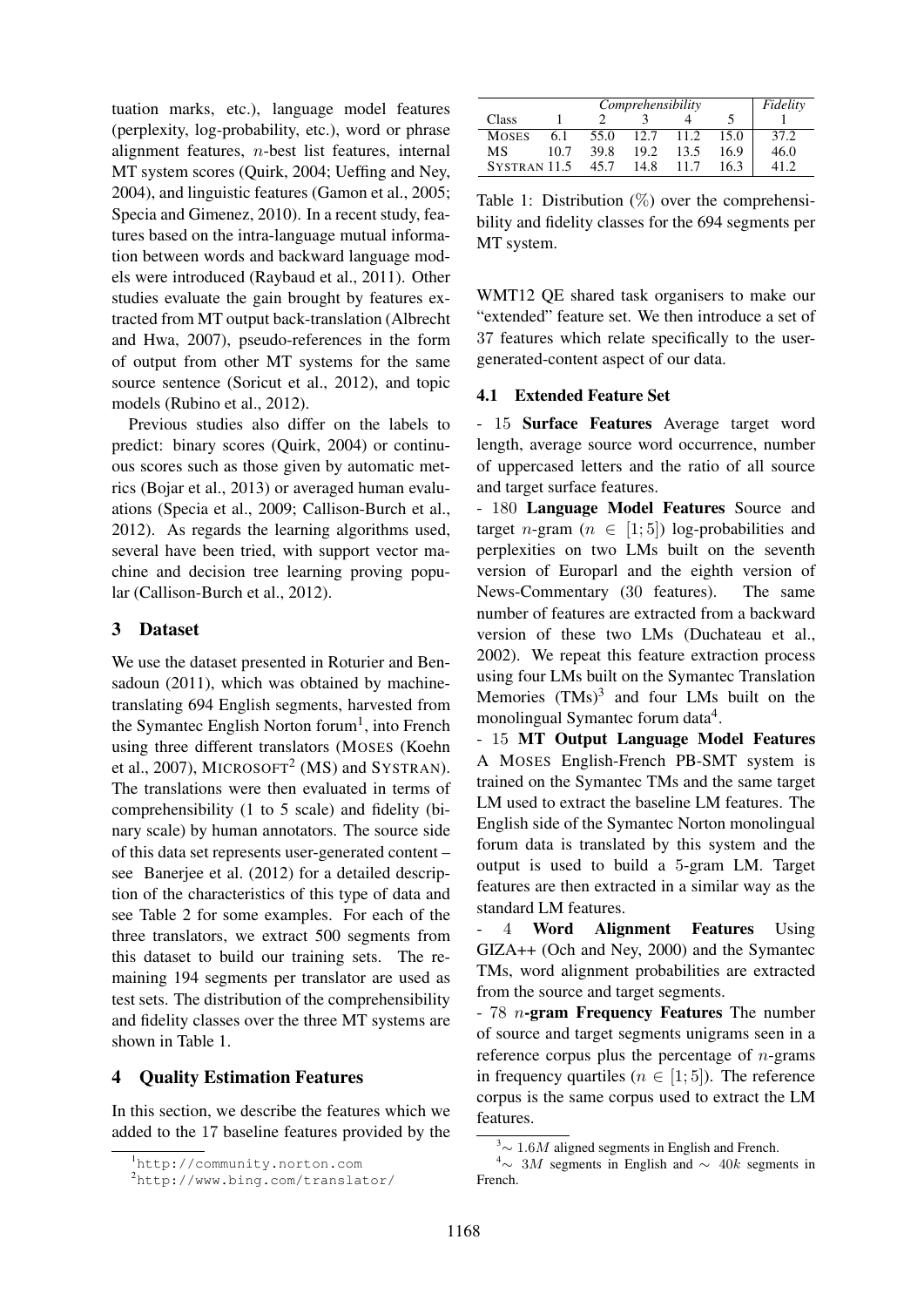*so loe and behold I get a Internet Worm Protection Signature File Version: 20090511.001. on 5/20/09 in the afternoon Start NIS 2009* > *In the Internet pane, click Settings* > *Under Smart Firewall, click configure next to Advanced settings* > *In the Advanced Settings window, turn off Automatic Printer Sharing control.*

*ok then what should do am i safe as is meaning just leave it alone as long it get blocked it can get my info right i have no clew how get rid of it the only thing i could do that i know would work is to take everthing out my computer and format it with boo disk will this work?*

Table 2: Processing challenges associated with forum text: some examples.

- 9 Back-translation Features We translate the target segments back into the source language using 3 different MT systems: MS, SYSTRAN and a MOSES PB-SMT system (trained on the Symantec TMs) and we measure the distance between the original source segments and the back-translated ones using BLEU, TER and Levenshtein.

- 23 Topic Features Following Rubino et al. (2012; 2013), a bilingual topic model based on Latent Dirichlet Allocation (Blei et al., 2003) is built using the Symantec TMs. 20 features are the source and target segment distributions over the 10-dimensional topic space and 3 features are the distances between these distributions, using the cosine, euclidean distance and city-block metrics.

- 16 Pseudo-reference Features Following Soricut et al. (2012), we compare each MT system output to the two others using sentence-level BLEU, error information provided by TER (no. of insertions, deletions, etc.) and Levenshtein.

- 3 Part-of-Speech Features We count the number of POS tag types in the source and target segments, extracted from trees produced by the Stanford parser (Klein and Manning, 2003). The ratio of these two values is also included.

### 4.2 UGC-related Features

We also experiment with features that capture the noisy nature of UGC. Some are related to the inconsistent use of character case, some to nonstandard punctuation, some to spelling mistakes and some to the tendency of sentence splitters to underperform on this type of text. From each source-target pair, we extract the following information (in the form of one feature for the source segment, one for the target segment and, where appropriate, one for the ratio between the two):

- 11 Case Features the number of upper and lowercased words, the number of fully uppercased words, the number of mixed-case words and whether or not the segment begins with an uppercase letter.

- 13 Punctuation Features the ratio between punctuation characters and other characters, the number of words containing a full stop, the number of sentences produced by an off-the-shelf sentence splitter for each segment (included in NLTK (Bird, 2006)), whether or not the segment contains a dash, an ellipsis, and whether or not the segment ends with a punctuation symbol.

- 9 Acronym and Emotion Features the number of web and IT-domain acronyms and the number of emoticons.

- 4 Linguistic Features the number of spelling mistakes flagged by the spellchecker LANGUAGE-TOOL<sup>5</sup> and whether or not the segment starts with a verb (indicating imperatives or questions).

## 5 Experiments

Classification models are built using the C-SVC implementation in LIBSVM (Chang and Lin, 2011) with a Radial Basis Function (RBF) kernel. Optimal hyper-parameters C and  $\gamma$  are found by grid-search with a 5-fold cross-validation on the training set (optimising for accuracy). For evaluation, we measure the accuracy, Mean Absolute Error (MAE) and Root Mean Square Error (RMSE). All the results are compared to the baseline for significance testing using bootstrap resampling. We present the results on the comprehensibility task first, followed by the results on the fidelity task. In order to remove noisy and redundant features we also experiment with feature selection. We try several approaches<sup>6</sup> and report results with the approach that performs best during cross-validation on the training set.

### 5.1 Translation Comprehensibility Results

The full set of comprehensibility estimation results are presented in Table 3. We see that a higher classification accuracy does not necessarily imply lower MAE and RMSE, e.g. the MOSES and

<sup>5</sup>http://www.languagetool.org/

<sup>6</sup>These include information gain univariate filtering, correlation-based multivariate filtering , a naive Bayes wrapper approach and principal component analysis. All are implemented in the WEKA machine learning toolkit (Hall et al., 2009). Of the approaches tried, none stood out as clearly superior to the others and the choice seems to depend on the task and the MT system.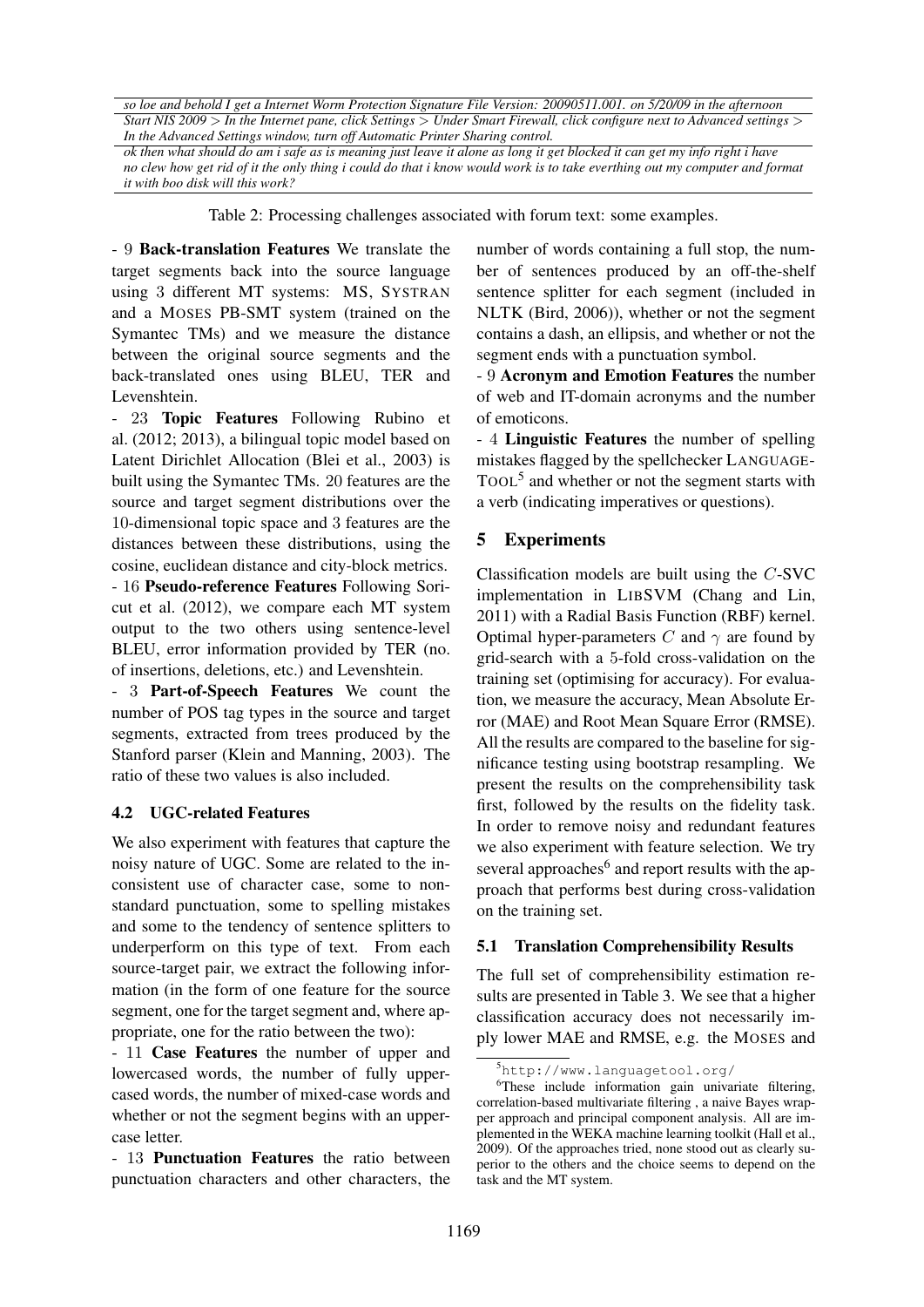SYSTRAN experiments show that the extended set leads to a higher classification accuracy compared to the baseline, while the two error scores are lower on the baseline compared to the extended set. This discrepancy can happen because the accuracy measure is not sensitive to differences between comprehensibility scores whereas the error measures are – the error measures will prefer a system which gives a 5-scoring translation a score of 4 than one which gives it a score of 1. Statistical significance tests show that the extended feature set outperforms the baseline significantly only for the system trained on MS translations. The UGC feature set seems to add useful information only for the system trained on MOSES translations.

|                                          | <b>MOSES</b>   | MS          | SYSTRAN  |  |  |  |  |
|------------------------------------------|----------------|-------------|----------|--|--|--|--|
| <b>Baseline</b>                          |                |             |          |  |  |  |  |
| Acc. $(\%)$                              | 67.0           | 39.7        | 55.2     |  |  |  |  |
| <b>MAE</b>                               | 0.48           | 0.96        | 0.64     |  |  |  |  |
| <b>RMSE</b>                              | 0.94           | 1.38        | 1.07     |  |  |  |  |
| Extended                                 |                |             |          |  |  |  |  |
| Acc. $(\%)$                              | 69.1           | $42.8*$     | 55.7     |  |  |  |  |
| <b>MAE</b>                               | 0.51           | 0.87        | 0.65     |  |  |  |  |
| <b>RMSE</b>                              | 1.01           | 1.28        | 1.11     |  |  |  |  |
|                                          | Extended+UGC   |             |          |  |  |  |  |
| Acc. $(\%)$                              | 69.1           | 41.8        | 55.2     |  |  |  |  |
| <b>MAE</b>                               | 0.49           | 0.89        | 0.67     |  |  |  |  |
| RMSE                                     | 0.99           | 1.29        | 1.14     |  |  |  |  |
| Extended + Feature Selection             |                |             |          |  |  |  |  |
| Acc. $(\%)$                              | $70.6^{\star}$ | 39.2        | 56.7     |  |  |  |  |
| MAE                                      | 0.47           | 0.92        | $0.56^*$ |  |  |  |  |
| RMSE                                     |                | $0.97$ 1.32 | $0.96*$  |  |  |  |  |
| <b>Feature Types + Feature Selection</b> |                |             |          |  |  |  |  |
| Acc. $(\%)$                              | 69.6 $42.8^*$  |             | 52.6     |  |  |  |  |
| <b>MAE</b>                               | 0.49           | $0.85*$     | 0.70     |  |  |  |  |
| RMSE                                     | $0.99$ 1.24*   |             | 1.14     |  |  |  |  |
| Mixed-Translator: Extended+UGC           |                |             |          |  |  |  |  |
| Acc. $(\% )$                             | 69.1           | $44.3*$     | 54.6     |  |  |  |  |
| <b>MAE</b>                               | 0.48           |             | 0.65     |  |  |  |  |
| <b>RMSE</b><br>0.98                      |                | 1.27        | 1.09     |  |  |  |  |

Table 3: Translation comprehensibility estimation. Best results are in bold, statistically significant improvements over the baseline ( $p < 0.05$ ) are indicated with  $*$ .

To evaluate the impact of different types of features, we conduct an evaluation by feature subset (see Figure 1). The results show that the bestperforming features vary across the MT systems. The pseudo-reference and POS features are particularly useful for the system trained on MOSES translations. For the system trained on MS translations, the n-gram frequency features based on the Symantec TMs are clearly outperforming all the other feature types, with an accuracy of 42.8%. For the system trained on SYSTRAN translations, the pseudo-reference features yield an accuracy



Figure 1: Feature types for comprehensibility.

score of 56.7%, which outperforms the extended set. The system trained on MS translations does not benefit from the pseudo-reference features as much as the two other QE systems. Perhaps this is because these features provide a reliable indication of translation quality when the two MT systems being compared are trained on similar data – MOSES was trained using the domain- and genre-specific data and SYSTRAN is optimized using a domain-specific lexicon, which increases the proximity of the translations generated by these two systems. LM features appear to be very useful for the three MT systems: the backward LM built on the TMs leads to the best accuracy results amongst the LM-based features for MS, while SYSTRAN and MOSES benefit from features extracted using a backward LM built on forum data.

According to the results in Fig. 1, several feature types individually outperform the baseline and the extended sets, which indicates that unsuited features are included in these two sets and motivates the application of feature selection. The feature selection algorithms are applied in two ways: on the extended set and on each feature type individually. For this second approach, the reduced feature types are combined to form the final set. The results obtained with the first and second feature selection methods are presented in the fourth and fifth rows of Table 3 respectively. The systems trained on MS and SYSTRAN translations clearly benefit from the feature selection process with significant improvement over the baseline. For the system trained on the MOSES translations, only the accuracy scores are improved over the baseline. The choice of which of the two methods of applying feature selection to use also depends on MT system.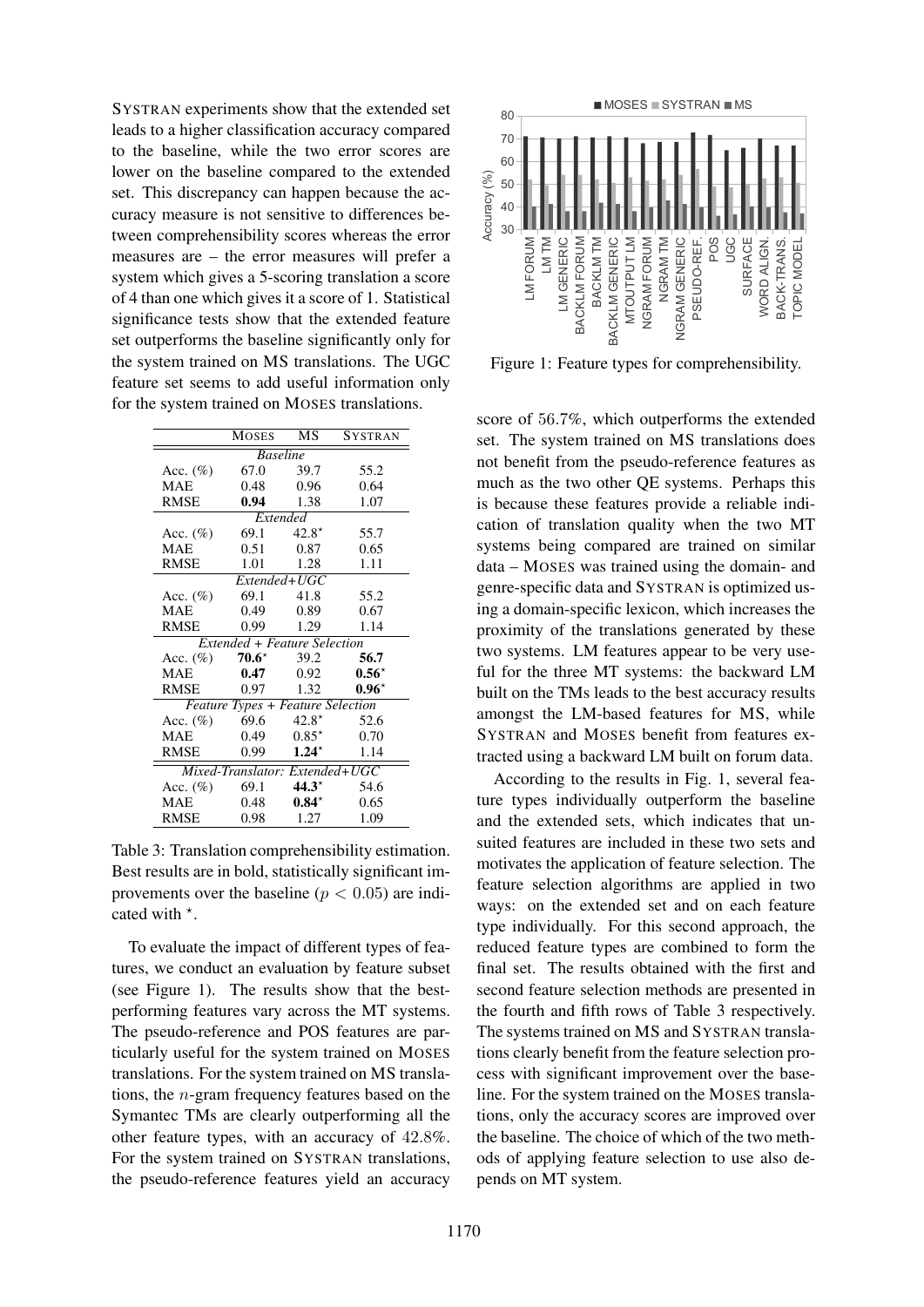As the training set for each MT system is small (500 instances), we combine these training sets and build a mixed-translator classification model (last row in Table 3). Note that this means that each training source segment will appear three times (one for each of the MT systems). We use the *Extended+UGC* feature set to build the mixedtranslator model. Comparing to the results in the third row (individual MT classification model), we observe that it is generally beneficial to combine the translations into one larger model.

#### 5.2 Translation Fidelity Results

The fidelity results are presented in Table 4.<sup>7</sup>

|                                | <b>MOSES</b> | МS   | <b>SYSTRAN</b> |
|--------------------------------|--------------|------|----------------|
| <b>Baseline</b>                | 81.4         | 62.9 | 68.0           |
| Extended                       | 81.4         | 63.4 | 76.8           |
| Extended+UGC                   | 80.4         | 65.5 | 73.7           |
| Extended+sel.                  | 77.3         | 64.4 | 72.2           |
| Type+sel.                      | 82.0         | 69.1 | 74 2           |
| Mixed-Translator: Ext+UGC 82.0 |              |      | 16.3           |

Table 4: Accuracy for fidelity estimation, best results are in bold.

According to the results for the extended feature set, the baseline result for the system trained on MOSES translations appears to be very difficult to improve upon. For this system, adding the UGC features actually degraded the accuracy scores, while it helps the system trained on MS translations. The extended set reaches the best accuracy scores (76.8%) for the system trained on SYSTRAN translations with a 8.8pt absolute improvement over the baseline set. However, statistical significance testing show that none of the improvements over the baseline are statistically significant.

As with the comprehensibility results, the impact of the feature sets depends on the MT system (see Figure 2). Again, the pseudo-reference features lead to the highest accuracy score for the system trained on MOSES translations  $(+2.1$ pts absolute compared to the baseline and extended sets) and the system trained on SYSTRAN translations (equal to the extended set), while it is not the case for the system trained on MS translations. For this latter system, the n-gram frequency features based on the forum data reach 66.0% accuracy. The accuracy results per feature type show a larger divergence compared to the results obtained on the



Figure 2: Feature types for fidelity.

comprehensibility task. Some feature types appear to be particularly noisy for the fidelity task, for instance the surface features for MOSES, the backtranslation for MS and the word-alignment for SYSTRAN. To tackle this issue, the same feature selection methods previously used for the comprehensibility task are applied. The fourth and fifth rows in Table 4 show the results for the two methods of applying feature selection. We can see that selecting features within individual feature types leads to better results compared to applying feature selection to the full set.

As with the comprehensibility task, we build a mixed-translator fidelity estimator using the *Extended+UGC* feature set (last row in Table 4) and we observe here also that it is beneficial to combine the training data compared to training individual models.

#### 6 Analysis

Adding features to the baseline set does not necessarily lead to better QE. Perhaps the baseline feature set is already diverse enough (surface, LM, word alignment, etc.). However, an error analysis shows that including the UGC features does bring useful information, especially when the source segments contain URLs, as shown in Table 5. In the case of untranslated elements, the spellchecker sometimes provides important information to the classifier about the MT output quality.

When we compare the QE results over the three MT systems, there is substantial variation. One possible explanation for this variation is the class distributions for the three sets of translations. The set whose quality is hardest to predict (MS) is the one with a more balanced distribution over the classes for both tasks (see Table 1). As classifiers

<sup>&</sup>lt;sup>7</sup>We do not measure the two error scores for the fidelity scores prediction because it is a binary classification task.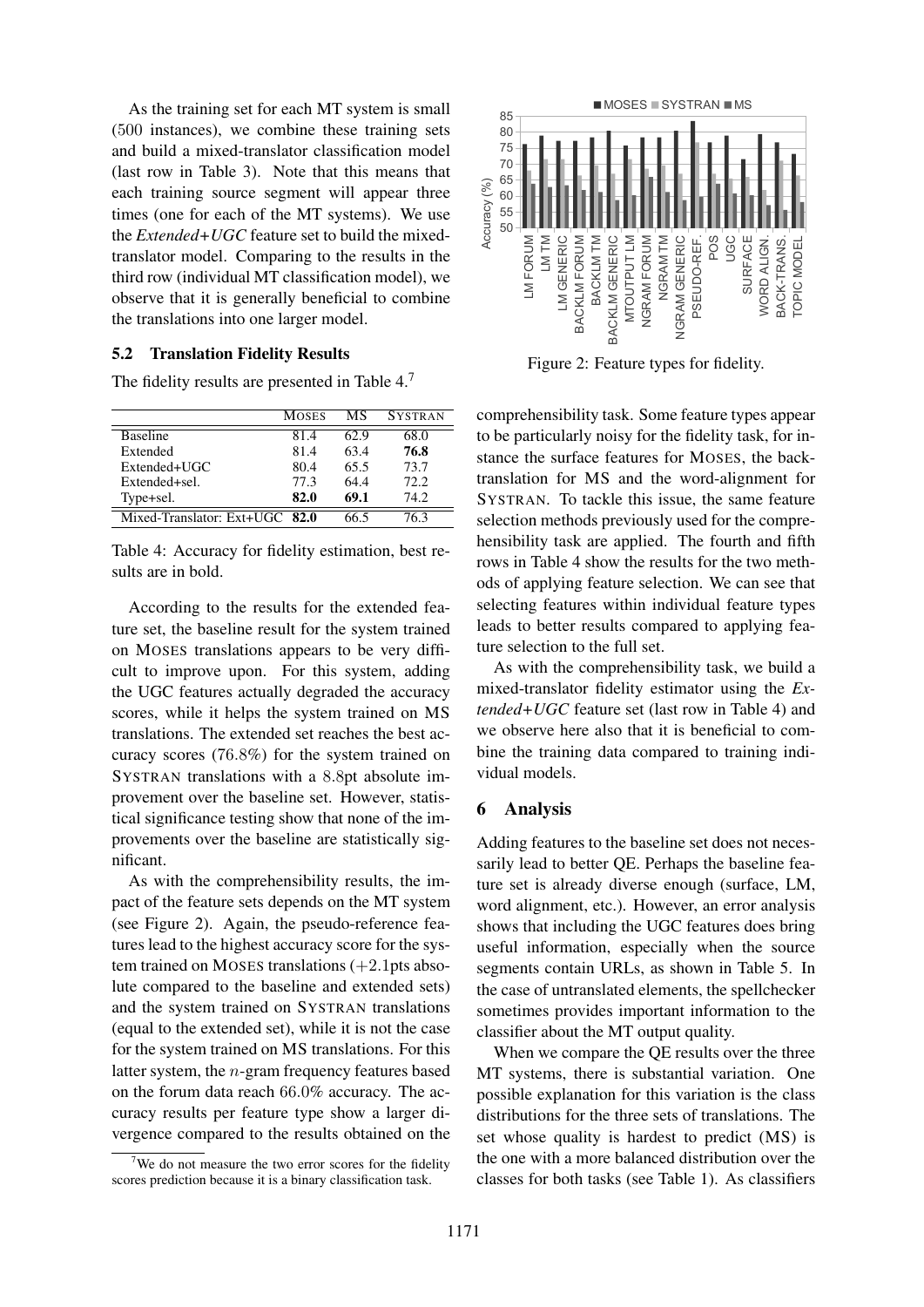|                                                                          | Translator: MS                                                           |  |  |  |
|--------------------------------------------------------------------------|--------------------------------------------------------------------------|--|--|--|
|                                                                          | <b>Source</b> How to remove status bar indicator? < URL >                |  |  |  |
|                                                                          | Target Comment supprimer l'indicateur de la barre de                     |  |  |  |
|                                                                          | statut $? < URL$                                                         |  |  |  |
| <b>Baseline</b> $\rightarrow$ 2 +UGC $\rightarrow$ 4 Ref $\rightarrow$ 4 |                                                                          |  |  |  |
|                                                                          | <b>Source</b> Best Regards Anders                                        |  |  |  |
|                                                                          | <b>Target</b> Best Regards Anders                                        |  |  |  |
| Extended $\rightarrow$ 5 +UGC $\rightarrow$ 1 Ref $\rightarrow$ 1        |                                                                          |  |  |  |
| <i>Translator:</i> SYSTRAN                                               |                                                                          |  |  |  |
|                                                                          | <b>Source</b> If you look at the URL of a Norton Safe Search             |  |  |  |
|                                                                          | results page, it contains 'search-results.com'.                          |  |  |  |
|                                                                          | <b>Target</b> Si vous regardez l'URL d'une page de résultats             |  |  |  |
|                                                                          | de Recherche sécurisée Norton, elle contient                             |  |  |  |
|                                                                          | 'search-results.com'.                                                    |  |  |  |
|                                                                          | <b>Baseline</b> $\rightarrow$ 2 +UGC $\rightarrow$ 3 Ref $\rightarrow$ 3 |  |  |  |
|                                                                          | <b>Source</b> cgoldman wrote:                                            |  |  |  |
|                                                                          | <b>Target</b> le cgoldman s'est enregistré :                             |  |  |  |
|                                                                          | Extended $\rightarrow$ 5 +UGC $\rightarrow$ 2 Ref $\rightarrow$ 2        |  |  |  |

Table 5: Example of segments where the correct comprehensibility class is predicted using UGC features.

can be biased towards the majority class, the QE task appears to be more difficult with a balanced dataset with a high standard deviation.

The best-performing feature type varies amongst the MT systems. For instance, the features built on the domain-specific translation memories (LMs and *n*-gram counts) bring more useful information when estimating the translation comprehensibility of the MS translations. It is possible that this is happening because the MOSES and SYSTRAN systems were trained on domain-specific data while the MS system was not. Domain-specific features may be particularly helpful in estimating the quality of the output of a general-purpose, non-domain-tuned MT system.

Although the MS translations represent the most difficult set for the QE task, they are the best translations according to BLEU score (0.39 compared to 0.37 for MOSES and 0.35 for SYSTRAN). However it is not possible to conclude from this that there is a negative correlation between MT and QE performance since there are only three MT systems and the differences between them are small. Whether or not this points to a general trend requires further experimentation with other QE datasets, feature sets and MT systems.

|             | base. | win  | full | + full sel. | + type sel. |
|-------------|-------|------|------|-------------|-------------|
| <b>MAE</b>  | 0.69  | 0.61 | 0.67 | 0.67        | 0.67        |
| <b>RMSE</b> | 0.82  | 0.75 | 0.84 | 0.84        | 0.83        |

Table 6: Comparison between the baseline, the shared task winner and our approach on the WMT12 QE dataset.

To test the portability of our feature set and feature selection methods, we evaluate them on the WMT 2012 shared task dataset. The feature set contains the same features as the *Extended* set, apart from the ones which could not be extracted from the training data provided by the shared task organisers, such as forum and Symantec TM LMs and n-gram features. We report the results in Table 6. We do not outperform the baseline features in terms of RMSE but we do with MAE. Feature selection does not bring any improvement in MAE, but RMSE is slightly improved when selection is carried out at the level of individual feature type. Our system lags behind the top-ranked system (Soricut et al., 2012) – more feature selection experimentation is required in order to narrow this gap. It would also be interesting to see how the top-ranked system performs on our UGC dataset.

### 7 Conclusion

We have conducted a series of quality estimation experiments on English-French user-generated content, estimating both translation comprehensibility and fidelity, and training systems on the output of three individual MT systems. The experiments show that the information brought by a type of feature can be more or less useful depending on the MT system used. We show that the baseline suggested by the WMT12 QE shared task organisers leads to respectable results on user-generated content but we also show that there is sometimes some modest benefit to be found in extending this feature set. The features that are designed specifically to take into account that our data is usergenerated content did not perform as well as other new features. However, we cannot conclude from this that modelling the forum characteristics of our data is unnecessary since the LM features trained on forum text perform well. In the future we plan to apply QE at the level of forum post rather than segment.

### Acknowledgments

The research reported in this paper has been supported by the Irish Research Council Enterprise Partnership Scheme (EPSPG/2011/102 and EP-SPD/2011/135) and the computing infrastructure of the Centre for Next Generation Localisation (www.cngl.ie) at Dublin City University.